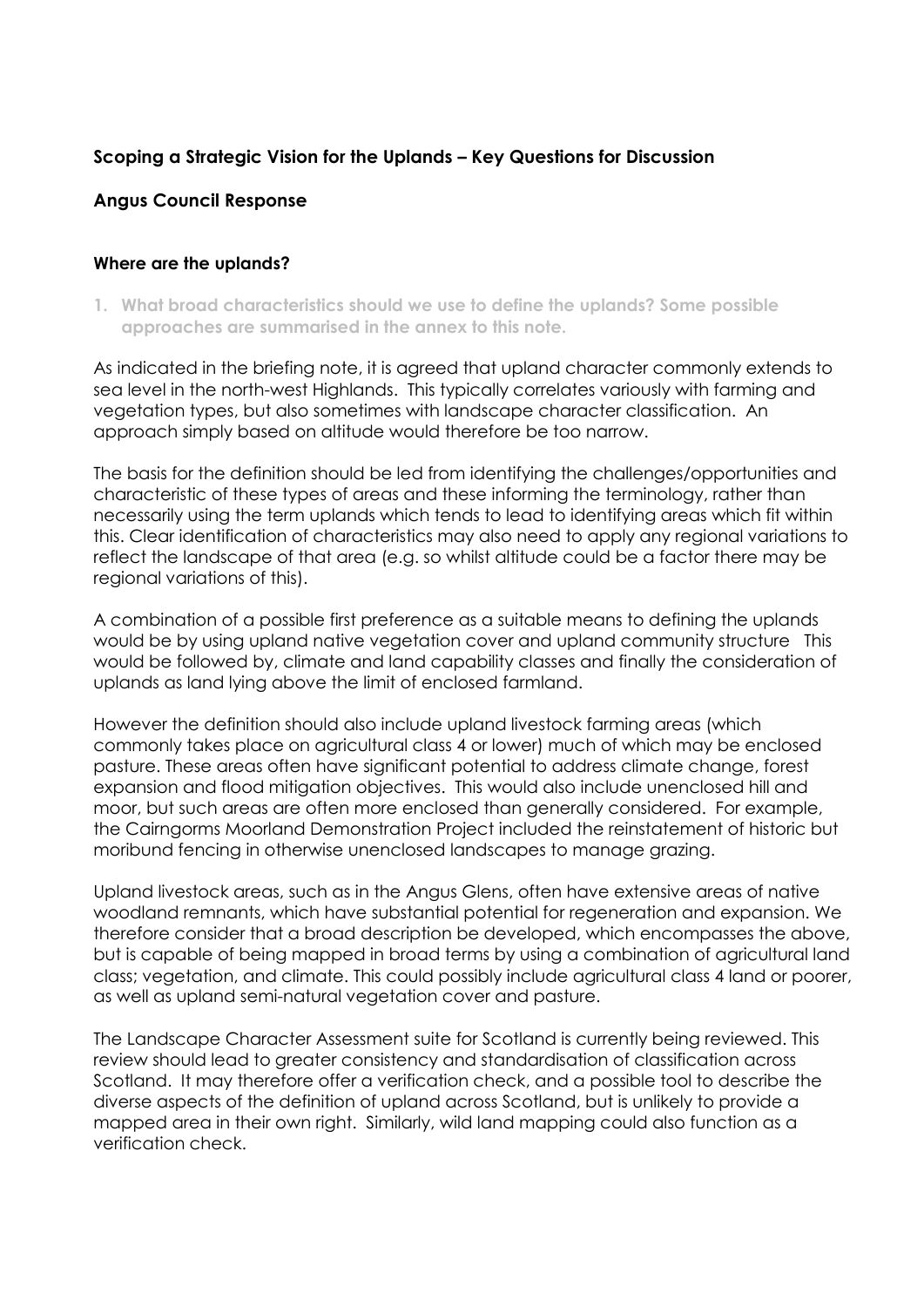Lastly, within upland areas there are pockets which may not fit the definition. Descriptions and the eventual strategy need only accept that they exist, concentrate on addressing upland issues and opportunities.

### **What benefits do the uplands provide to Scotland?**

**2. What are the key social, economic and environmental benefits that the uplands provide for Scotland?** 

In no particular order;

Carbon storage Natural Flood Management Refuge for species with range changes due to climate change Overall national species diversity (in healthy, functioning upland habitats) Diverse cultural identity Diverse land use practice Niche tourism activities e.g. mountain biking, wildlife watching, hill walking

**3. How can upland land use help to prevent or reduce the impacts of climate change?** 

Increasing tree cover in appropriate places e.g. contour planting and appropriate riparian planting can increase the permeability of soil reducing run off and peak flows. This can aid in natural flood management in downstream areas of a catchment.

Agro forestry encourages mixed land use and this can also reduce run off and can provide microclimates that are of benefit to livestock and native species facing variable, extreme weather.

Increased forest and woodland cover will assist with carbon sequestration.

Increased natural ecological coherence will aid climate change adaptation and all land use practices should where possible contribute positively to this.

### **What should an upland vision include?**

**4. A strategic vision could inform decisions about the balance between different land uses in different parts of the uplands. What are the key choices that an upland vision should address, and why?** 

An upland vision needs to emphasise the absolute need to balance our approach across social, economic and environmental benefits and dis-benefits, and by doing so represent a balanced vision for those directly (e.g. landowners and famers) and indirectly affected (users of land and those neighbouring or downstream).

Key choices would reasonably include the balance between:

- Upland livestock farming and woodland expansion.
- Sporting deer management and woodland expansion.
- Grouse moorland and woodland expansion
- Muirburn and the creation of habitat mosaics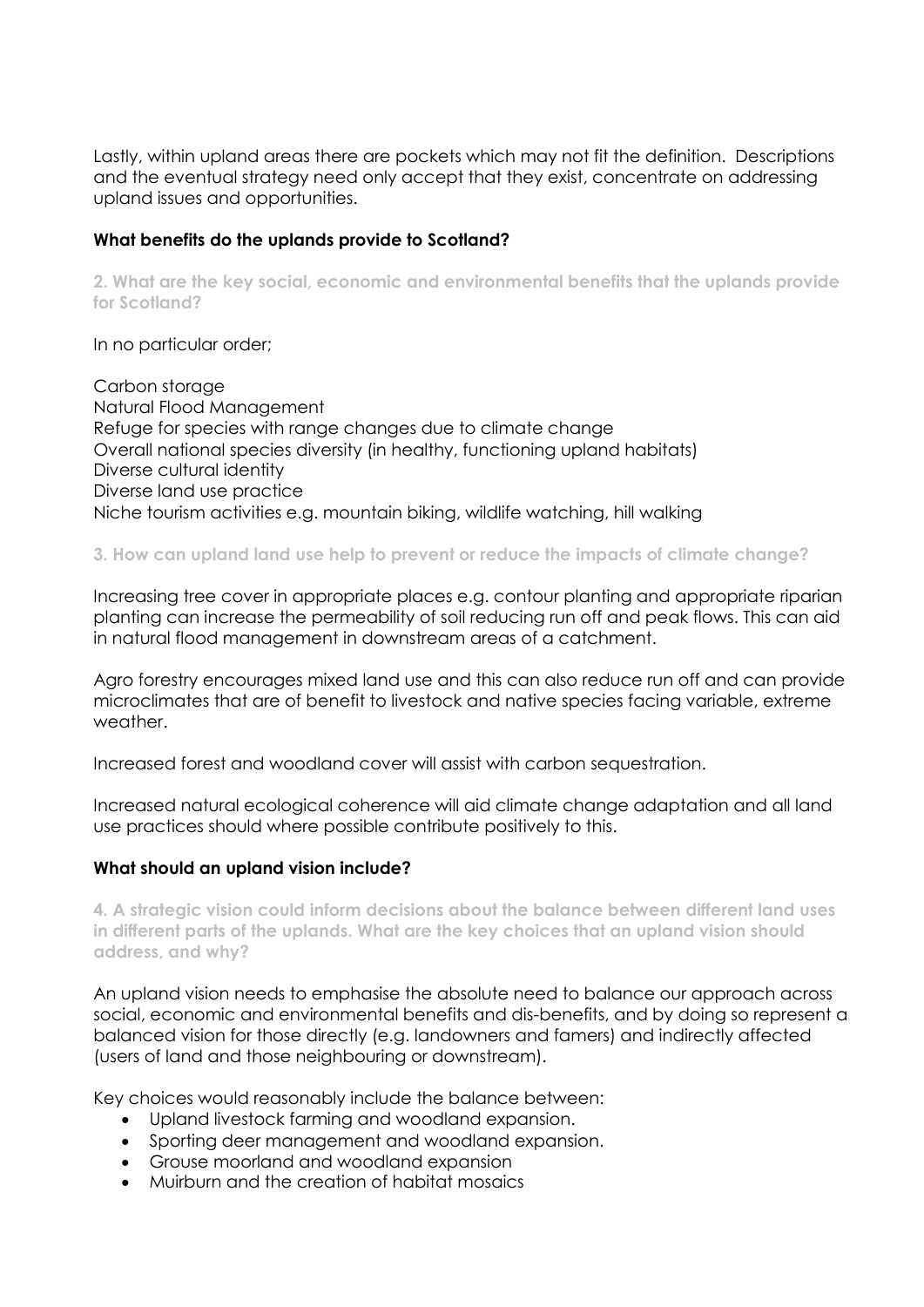The Angus Glens Birchwoods study published by Tayside Native Woodlands in 1998 and the first Cairngorms Forest and Woodland Framework published by the Cairngorms Partnership in 1999 both demonstrate the substantial opportunities for woodland and forest expansion in the Angus Glens.

The vision should reflect where we would like to be, for example: "*Healthy upland ecosystems, functioning in as near a natural state as possible, will provide the balance needed for species and habitats to flourish. Healthy ecosystems will provide human*  inhabitants with the ecosystem services we depend on from upland areas, more so when *these systems function in as healthy state as possible."*

We should be bold, recognising that both the needs of biodiversity and humans are not presently being met.

**5. Are there any other topics or issues that should be included in an upland vision, and if so why?** 

Learning from countries with healthier ecosystems? Can we manage our countryside like our neighbours e.g. Norway. Healthy numbers of birds for sport but living in healthy forest settings and functioning peatlands existing where they naturally would exist alongside wet woodland?

Including a specific reference to Natural Flood Management will cover Flood Risk Management Planning and River Basin Management Planning and Shoreline Management Planning topics (see reference to ecosystem health above).

**6. Are there any topics or issues that should be excluded from an upland vision, and if so why?** 

### n/a

### **How should the vision be developed?**

**7. Which stakeholders do you think it would be particularly important to involve, and how? Would particular approaches be needed, for example, to reach particular groups?** 

Landowners, NGOs, representative organisations and voluntary partnerships with an interest in both conservation and recreation

Ecosystem services approach to focus on multiple benefits for all.

A focus on the economic development potential of various land management practices e.g. agroforestry, ecotourism diversification.

**8. What are your views on the process that might be needed to bring together the key interests and develop a shared vision?** 

Is the CNPA Nature Plan vision what we should be aiming for? Focus on future that fulfils everyone's objectives